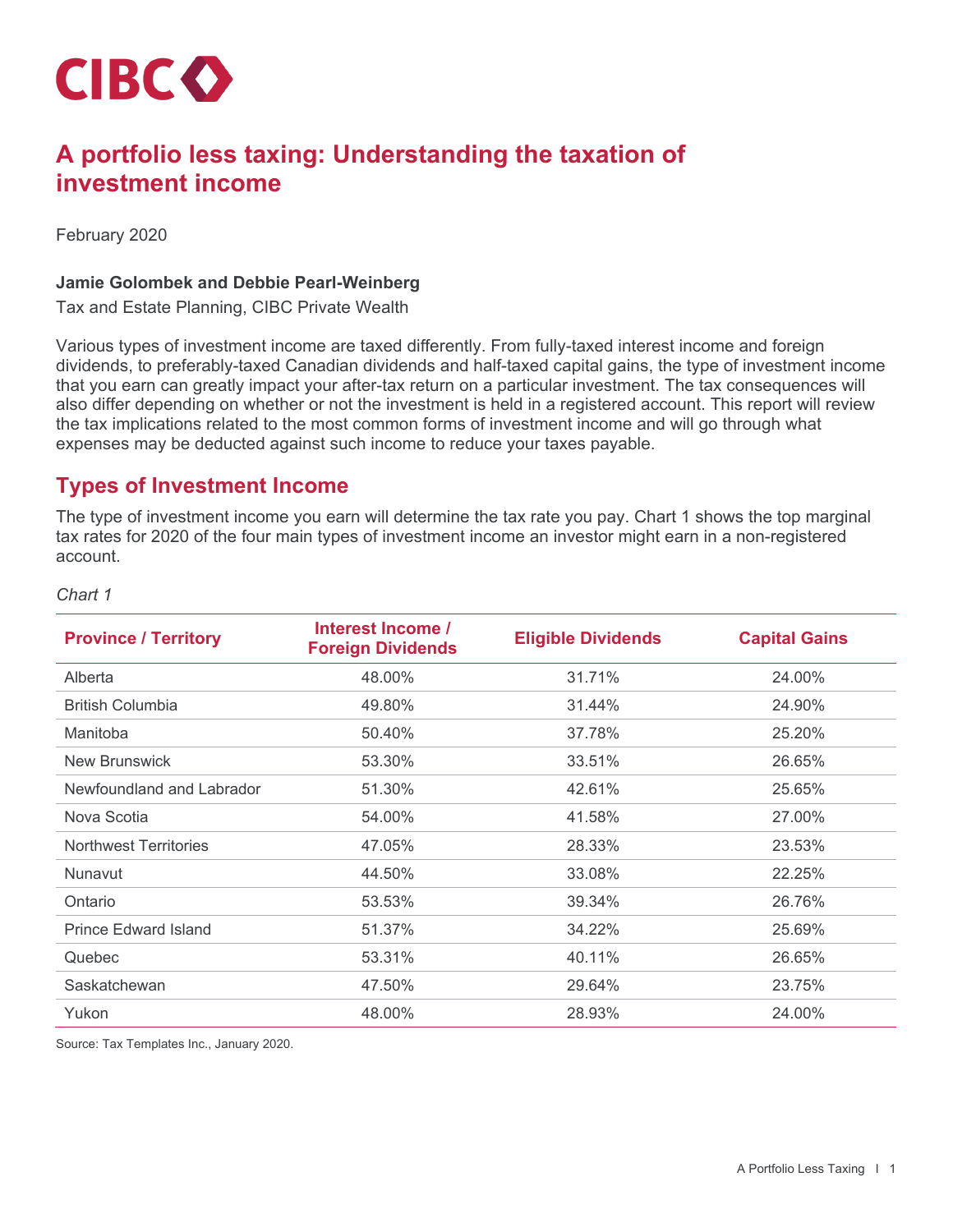### **Interest income**

Interest income from sources such as bank accounts, guaranteed investment certificates (GICs), bonds and notes (including principal protected notes or PPNs), whether received from Canadian or foreign sources, is taxed at your full, marginal income tax rate. Where fixed-income investments are issued at a discount, such as commercial paper or Treasury Bills, and pay accrued interest at maturity, the difference in value between the discounted price and the maturity value is fully taxed as interest income at maturity (and not as a capital gain!) If you sell the investment before maturity at a profit (or loss), part may be taxed as a capital gain (or allowed as a capital loss), while the rest is considered interest income.

Interest must generally be included in income when it is received. If you're considering buying a GIC with a term of less than one year, note that if you do so late enough in the year so that it matures in the following year, tax on the interest earned will be deferred to the subsequent calendar year.[1](#page-1-0) For longer term instruments, however, you may be required to include interest in income as it accrues, rather than only when it is received. Where an interest-bearing investment does not pay interest out at least annually, in most cases you will be required to include in income the interest earned on the investment for each 1[2](#page-1-1)-month period that you own it.<sup>2</sup>

### **Taxation of accrued interest**

As a bond investor, however, you also need to be aware that if you're not careful, you could be paying tax twice on your interest income. The culprit? Something called accrued interest.

Most bonds pay interest income semi-annually. When you purchase a bond in the bond market, chances are that you will not be buying that bond on one of the interest payment dates, but rather at some point in between those dates.

Consequently, you are required to compensate the seller of the bond for the interest earned from the last interest payment date to the date of purchase. For example, let's say on March 1, 2020, you purchased a \$100,000 bond with a 5% coupon that pays interest semi-annually on June 1 and December 1. In addition to paying the purchase price of the bond, which could be trading at a discount or premium, you must also pay accrued interest to the vendor from December 1, 2019 (the last interest payment date) to March 1, 2020 (the date of purchase). This is equal to three months of interest or approximately \$1,250 (\$5,000 x 3/12).

On the next coupon date, June 1, 2020, you will receive the bond's semi-annual interest payment of \$2,500, which must be included in your 2020 income. But remember, you didn't really earn the full \$2,500 since you only purchased the bond on March 1. You are therefore entitled, under the Income Tax Act, to deduct the accrued interest you paid when you bought the bond from your income for the year.

A technical problem arises when you purchase a bond with accrued interest in the last part of calendar year, but before the first interest payment from that bond is received. For example, if you purchased a bond some time in December, 2019, and paid accrued interest to the vendor, the first coupon payment date may not occur until sometime in 2020. Technically speaking, you're only allowed to deduct the accrued interest purchased as an expense in the year you receive income from the bond — in this example, 2020.

## **Capital gains**

Capital gains are only taxed when realized, which in most cases means when an investment is actually sold. As such, the tax on an accruing gain is deferred while the investment is held. Postponing the sale of an investment to January of the following calendar year, rather than selling an investment late in the year, means the tax would be deferred for an additional year.<sup>[3](#page-1-2)</sup>

<span id="page-1-0"></span>Other factors would need to be considered when determining the timing of a GIC purchase.

<span id="page-1-1"></span> $2^{\circ}$  Certain exceptions apply where the amount of interest accruing is not ascertainable until the maturity of the investment, such as an index-linked GIC or a PPN linked to the performance of a stock portfolio, where the amount of interest is not known until maturity as it is (generally) tied to the positive increase in an underlying stock market index or portfolio.

<span id="page-1-2"></span><sup>&</sup>lt;sup>3</sup> Other factors need to be considered when determining whether to defer a planned sale.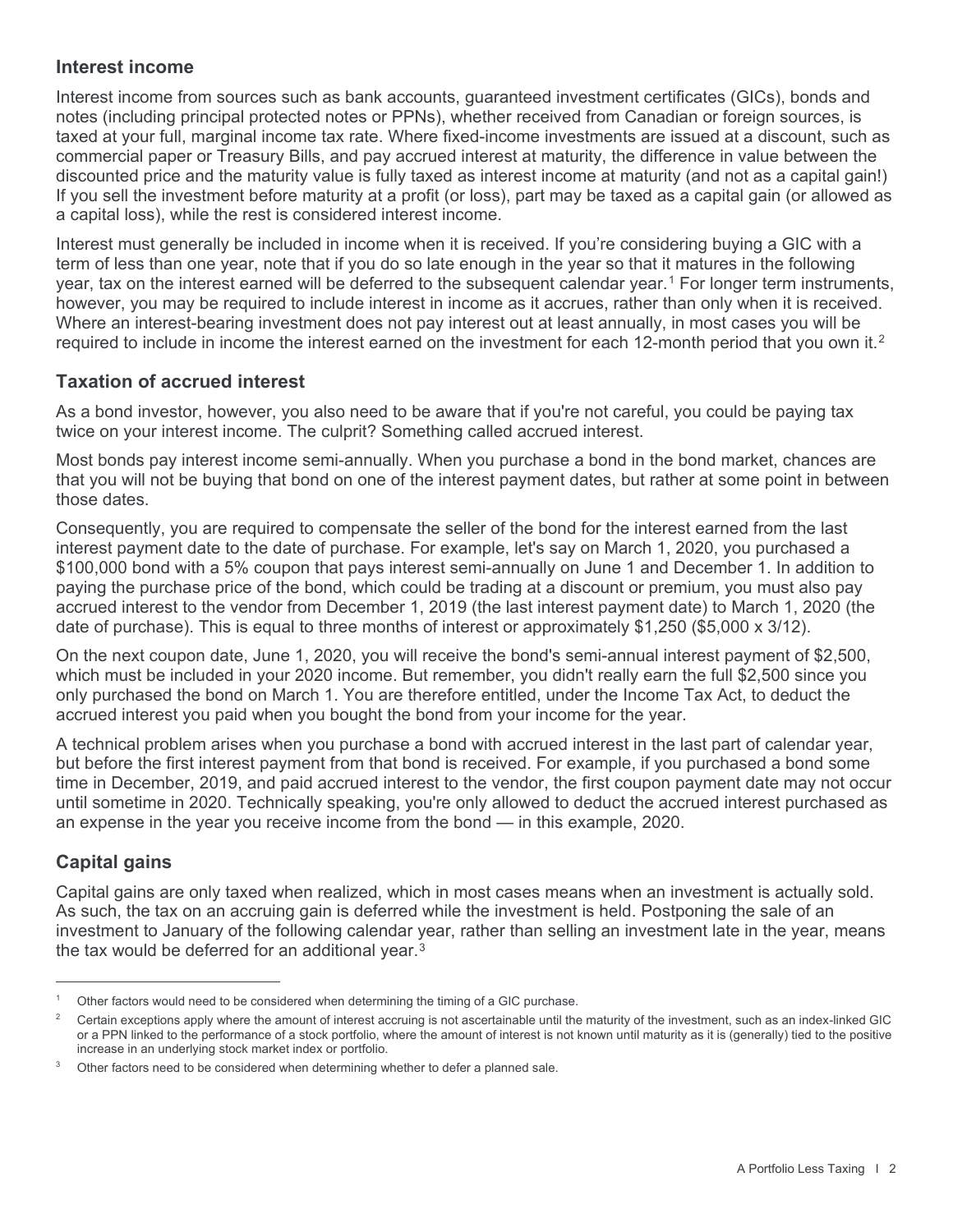If an investment is sold for a profit, you will have a capital gain that is equal to the difference between the sale amount and the investment's cost for tax purposes, which is called the adjusted cost base (the "ACB").<sup>[4](#page-2-0)</sup> Where you hold a number of identical securities, then the ACB is averaged amongst those securities for purposes of calculating the gain or loss on the sale. A capital loss arises if the sale amount is less than the ACB.

Your net capital gain or loss for a particular tax year is calculated by subtracting total capital losses from total capital gains. Only 50% of your net capital gain is taxable, effective cutting in half whatever tax rate applies to these capital gains in your hands. If, instead, you have a net capital loss, it can either be carried back to offset taxable capital gains in the prior three years, or carried forward for use in any future year.

When disposing of a capital property at a loss, the superficial loss rules in the Income Tax Act may apply. These rules can apply when you sell property for a loss and buy (or have bought) identical property in the 30 days before or after the sale date. The rules apply if property is repurchased within 30 days and is still held on the 30th day by you or an "affiliated person," including a spouse<sup>5</sup>, a corporation controlled by you or your spouse, or a trust for which you or your spouse are a majority interest beneficiary (such as your Registered Retirement Savings Plan ("RRSP") or Tax Free Savings Account ("TFSA")). Under the rules, the capital loss will be denied and added to the ACB of the repurchased security. That means any benefit of the capital loss could only be obtained when the repurchased security is ultimately sold.

The Canada Revenue Agency (CRA) considers exchange traded funds (ETFs) from different financial institutions to be identical property if they track the same index (e.g., S&P/TSX.) It also considers different series of the same mutual fund to be identical property.

Finally, in calculating a capital gain or loss, you can include any sales commissions you pay as part of your purchase price when determining your ACB. Similarly, if you pay a sales commission to sell the property, you can deduct this commission from your proceeds of disposition. Both of these adjustments can reduce your capital gain (or increase your capital loss) at the time of sale.

### **Canadian dividends**

Most dividends received from Canadian companies benefit from the dividend tax credit that can reduce the tax on this type of income, leading to favourable tax rates on Canadian dividends. The dividends are included in income at a grossed-up rate, which is then offset by the dividend tax credit. The overall tax rate depends on whether or not the dividend is considered an "eligible dividend", or is an "non-eligible dividend" for tax purposes. Most dividends received from Canadian publicly-listed companies or from mutual funds (see below) qualify as eligible dividends that have an enhanced dividend tax credit, which reduces the overall rate of tax on this income.

## **Foreign income**

Interest and dividend income you receive from foreign companies are also taxed at your full marginal tax rate. These dividends do not benefit from the dividend tax credit, which is only available on Canadian dividend income.

Foreign income must be reported on your income tax return in Canadian dollars. According to the CRA, investors should use the Bank of Canada's exchange rate in effect "on the day you received the income."[6](#page-2-2)

If, however, the amount was essentially paid evenly throughout the year, then it's acceptable to use the Bank of Canada's average annual rate for that year.[7](#page-2-3)

<span id="page-2-0"></span>If you're considered to be a trader or dealer in securities, then your gains will be considered fully taxable and your losses tax deductible. For the purposes of this report, it's assumed that all investments are held on capital account and any gain (or loss) will be a capital gain (or loss).

<span id="page-2-1"></span><sup>5</sup> For purposes of this article, spouse includes common-law partner as defined in the *Income Tax Act*.

<span id="page-2-2"></span><sup>&</sup>lt;sup>6</sup> See [canada.ca/en/revenue-agency/services/tax/individuals/topics/about-your-tax-return/tax-return/completing-a-tax-return/personal-income/line-](https://www.canada.ca/en/revenue-agency/services/tax/individuals/topics/about-your-tax-return/tax-return/completing-a-tax-return/personal-income/line-12100-interest-other-investment-income/line-12100-foreign-interest-dividends.html?wbdisable=true)[12100-interest-other-investment-income/line-12100-foreign-interest-dividends.html?wbdisable=true.](https://www.canada.ca/en/revenue-agency/services/tax/individuals/topics/about-your-tax-return/tax-return/completing-a-tax-return/personal-income/line-12100-interest-other-investment-income/line-12100-foreign-interest-dividends.html?wbdisable=true)

<span id="page-2-3"></span><sup>7</sup> The average annual foreign exchange rates can be found on the Bank of Canada's website at: [bankofcanada.ca/rates/exchange/annual-average](https://www.bankofcanada.ca/rates/exchange/annual-average-exchange-rates/#table)[exchange-rates/#table.](https://www.bankofcanada.ca/rates/exchange/annual-average-exchange-rates/#table)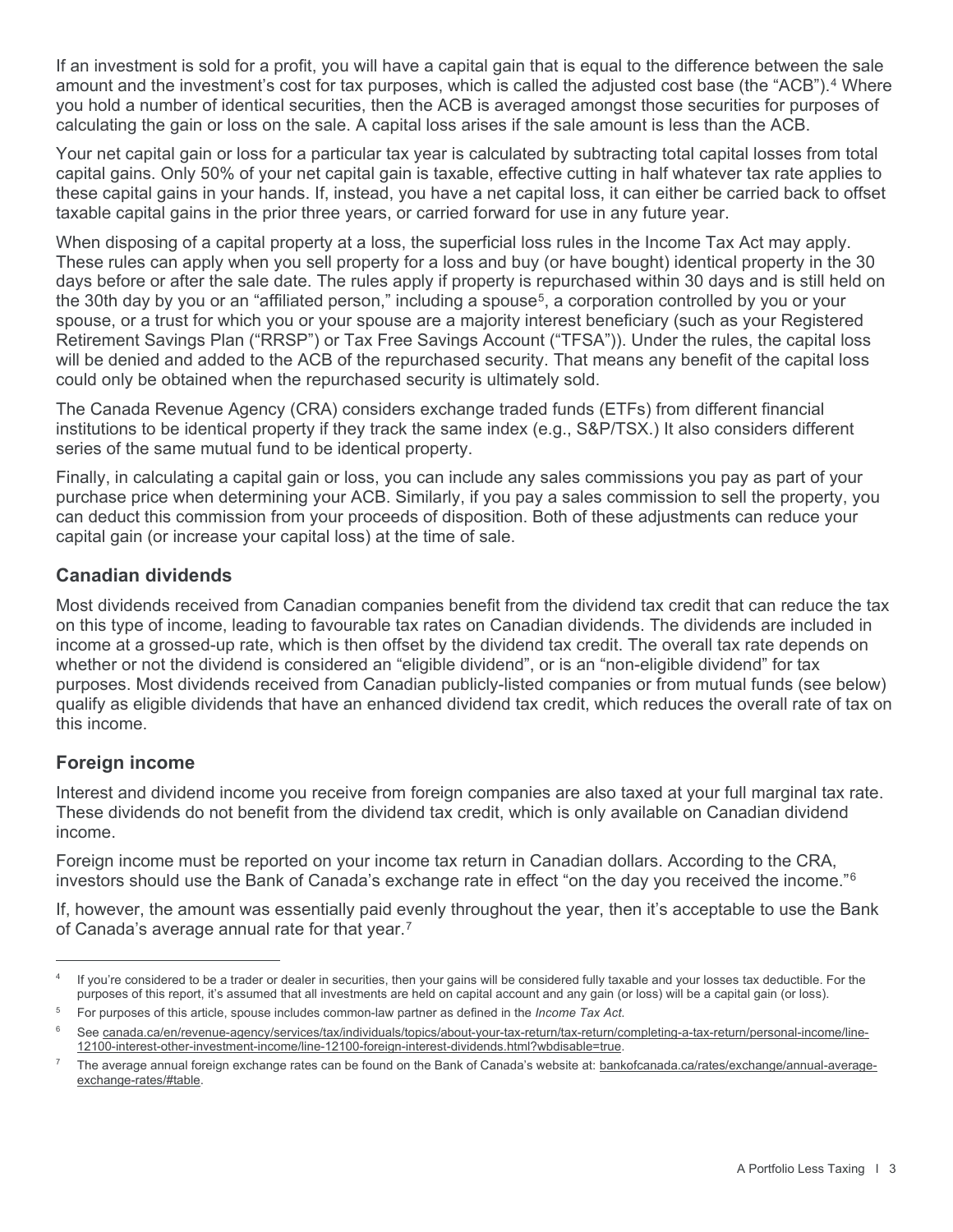When foreign stocks or bonds are sold, you are supposed to use the actual foreign exchange rate that was in effect on the day of the transaction. In other words, to report a capital gain or loss on a foreign property properly, you would convert the proceeds to Canadian dollars using the exchange rate on the date of sale and compare that to the ACB of the property using the foreign exchange rate on the date the property was purchased.

CRA requires you to report the foreign-exchange gains (or losses) on your sale of foreign denominated securities even if the funds obtained from the sale aren't actually converted back to Canadian dollars.

For individuals, the net amount of foreign currency gains or losses in a year that exceeds \$200 is taxable or deductible as a capital gain or loss. This, however, does not apply to foreign currency deposits, including GICs and term deposits, which can be transferred to any deposit of the same currency without needing to recognize a foreign currency gain or loss; however, once a deposit is used to purchase a "negotiable instrument" such as a note, bond, commercial paper, or other securities, such as common stock, then a capital gain (or loss) on foreign currency must be reported.

Some foreign income, such as foreign dividends, are subject to foreign non-resident withholding taxes when paid to a Canadian account. Any foreign taxes withheld on this foreign income, such as the 15% non-resident withholding tax on U.S. dividends, generally entitle you to claim a foreign tax credit when calculating federal and provincial or territorial taxes, so long as the payment is made to a non-registered account. The same foreign-exchange rates that were used to report the foreign income should be used to calculate the Canadian equivalent of the foreign taxes paid.

### **Mutual funds**

Mutual funds (which include most ETFs and real estate investment trusts) are structured as either mutual fund trusts, where the investors purchase units, or mutual fund corporations, where the investor buys shares. The tax treatment to the investor in either structure is nearly identical.

When you invest in a mutual fund<sup>[8](#page-3-0)</sup>, you may receive a distribution of the income and capital gains earned within the mutual fund, and you may also realize a capital gain (or loss) when you redeem your units (or shares) of the fund. In most cases, a switch from one fund to another is also considered a taxable disposition and any capital gain (loss) needs to be reported.

Distributions from a mutual fund trust generally retain their character for tax purposes when distributed to a Canadian resident. For instance, where interest income is earned within a mutual fund trust and then distributed, it will be fully included in the income of the investor. Similarly, when Canadian dividends are earned within a mutual fund trust and then distributed, the investor will be entitled to claim the dividend tax credit. Where the mutual fund is structured as a corporation, only Canadian dividends (and capital gains, discussed below) can be paid to investors.

Where the amount of distributions to unitholders / shareholders in the mutual fund exceeds the income earned and realized capital gains in the fund, part (or all) of the distribution may be considered a return of capital ("ROC".) A ROC is not included in income in the year received; rather, it decreases the ACB of the investment, so that when the investment is disposed of, any capital gain is increased (or capital loss is decreased.)<sup>[9](#page-3-1)</sup>

Most mutual fund investors automatically reinvest their distributions in additional units or shares, rather than receive them in cash. As a result, occasionally, mutual fund investors may be surprised to receive a tax slip (T3 or T5) reporting income that they did not receive in cash. When a distribution of income or gains is reinvested, the overall ACB of the units or shares held is increased. This ensures that you don't pay tax a second time on a future sale of the investment.

Many mutual funds realize capital gains throughout the year but only distribute them, net of any realized capital losses, annually. This means investors who buy at year-end in taxable accounts may end up paying tax on the distributed capital gains for the entire year. Some investors delay their purchase until January so as to avoid

<span id="page-3-0"></span><sup>8</sup> For a full discussion of the taxation of mutual funds, see CRA's publication RC4169[: canada.ca/en/revenue-agency/services/forms](https://www.canada.ca/en/revenue-agency/services/forms-publications/publications/rc4169/tax-treatment-mutual-funds-individuals.html)[publications/publications/rc4169/tax-treatment-mutual-funds-individuals.html.](https://www.canada.ca/en/revenue-agency/services/forms-publications/publications/rc4169/tax-treatment-mutual-funds-individuals.html)

<span id="page-3-1"></span>If the ACB ever becomes negative due to distributions of ROC, the negative amount is immediately included as a capital gain in that tax year.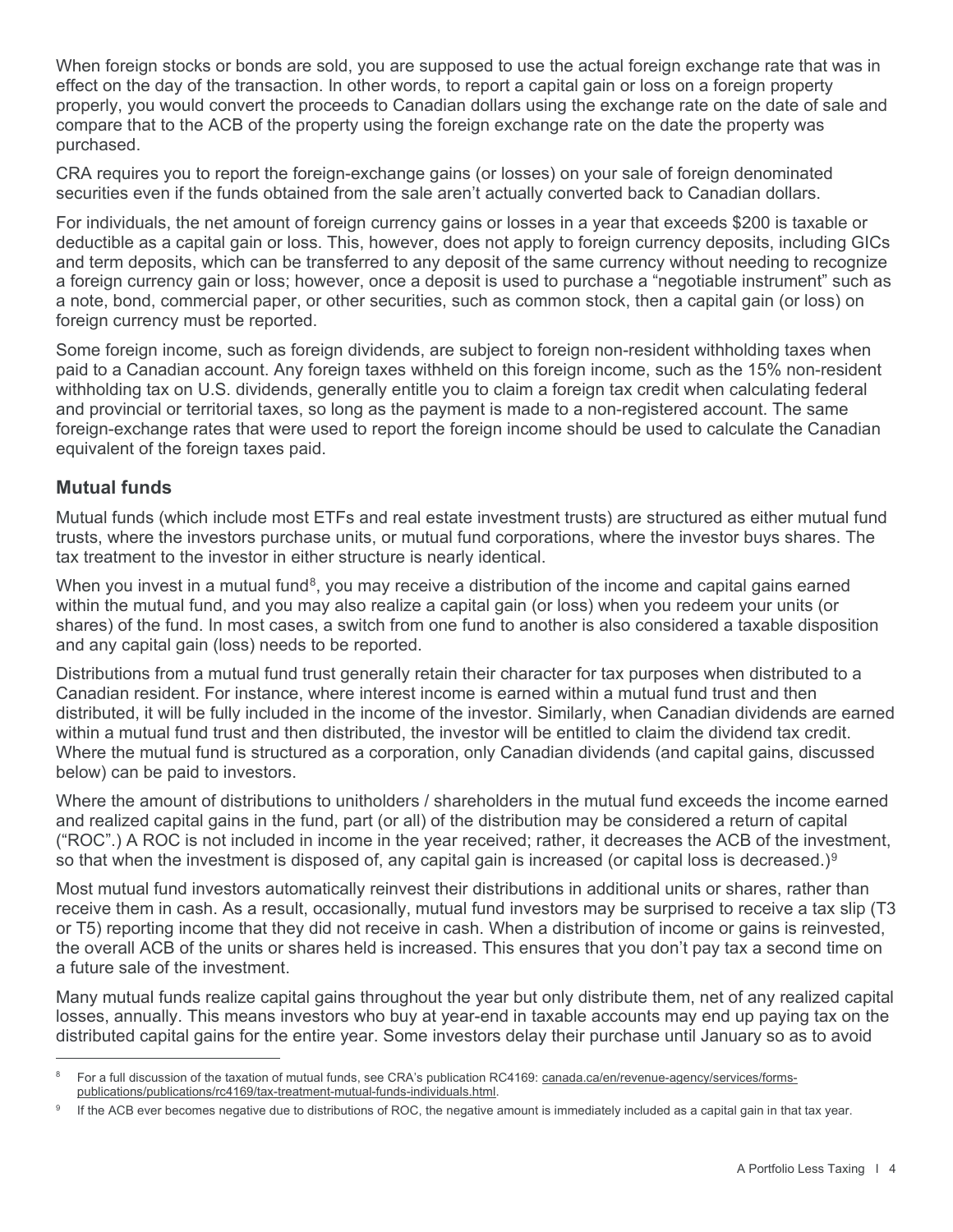paying tax on capital gains realized by the fund before they invested; however, this concern must be balanced against the opportunity cost of not being invested in the fund during this period of time.

Note that a mutual fund cannot flow out losses to its investors. Rather, those losses will be carried forward within the mutual fund to be used to offset income or gains in a subsequent year.

### **Partnership income**

Some investments are structured as limited partnerships ("LPs".) If you hold units in an LP, you will need to include in your income the portion of the partnership income that is flowed to you from the partnership. The type of income may vary from business or rental income, to other investment income, depending on the activities or investments owned by the partnership. The partnership may also flow out a loss to you, or allocate various expenses to you, as is common with flow-through shares in the oil, gas and mining industries.

### **Real estate**

If you own a rental property, then the rent received must be included in your income. Some expenses are currently deductible as incurred and may include property taxes, utilities, and expenses for repairs and maintenance. In contrast, capital expenses (sometimes called "capital costs") provide a long-lasting benefit over a number of years. These are generally added to the ACB of the rental property. For example, if you buy an older building and pay for renovations to bring it up to a condition suitable to rent, the renovation costs would likely be capital in nature. Capital expenses are deductible over a multi-year period as a form of depreciation for tax purposes called capital cost allowance ("CCA".)

Where you live in a property, and also rent some of it out, only a portion of your expenses will be deductible. All of the expenses that relate specifically to the rental area will be deductible. For the rest of the expenses, you will need to do a reasonable proration of the shared expenses and divide those between the area you used personally, and the area that you rent out.

When a rental property is sold, any gain will be taxable, unlike the gain when you sell your principal residence, which is generally tax-free. Most costs incurred to sell a rental property, such as real estate commissions or the cost of improvements to make the property more marketable, will be considered capital expenses. If no CCA has been claimed, the gain or loss will be a capital gain or loss; however, if you have claimed CCA on the property, the calculation will be more complicated. You may have to "recapture" some of that CCA and include it in income as regular income if the property is sold for more than its depreciated value.

If you incur a loss, it generally will be treated as a capital loss. If CCA was claimed, and the selling price is less than the depreciated value, then some of the loss may be fully deducted against other income as a "terminal loss." This loss represents depreciation in the value of your property that you were not previously allowed to deduct as CCA.

If you sell a home that you live in, which also contains a rental unit, you may need to allocate the selling price between the part you used for your principal residence and the part you used for rental purposes.

Further information regarding the tax consequences of owning a rental property is available in our report So… you wanna be a landlord? Tax considerations for rental properties.[10](#page-4-0)

# **Prescribed rate loans**

Canadian income tax is levied at graduated rates, meaning that higher marginal rates of tax apply as your income level increases. For 2020, depending on your province or territory of residence, the combined marginal tax rates start at approximately 20% and range up to 54%. Because of this, there can be a significant spread between the marginal tax rates of family members, and there may be the desire to split investment income among family members.

<span id="page-4-0"></span><sup>&</sup>lt;sup>10</sup> The report "So... you wanna be a landlord? Tax considerations for rental properties" is available online in the "Property ownership" section at [cibc.com/en/personal-banking/advice-centre/tax-savings-tips.html.](https://www.cibc.com/en/personal-banking/advice-centre/tax-savings-tips.html)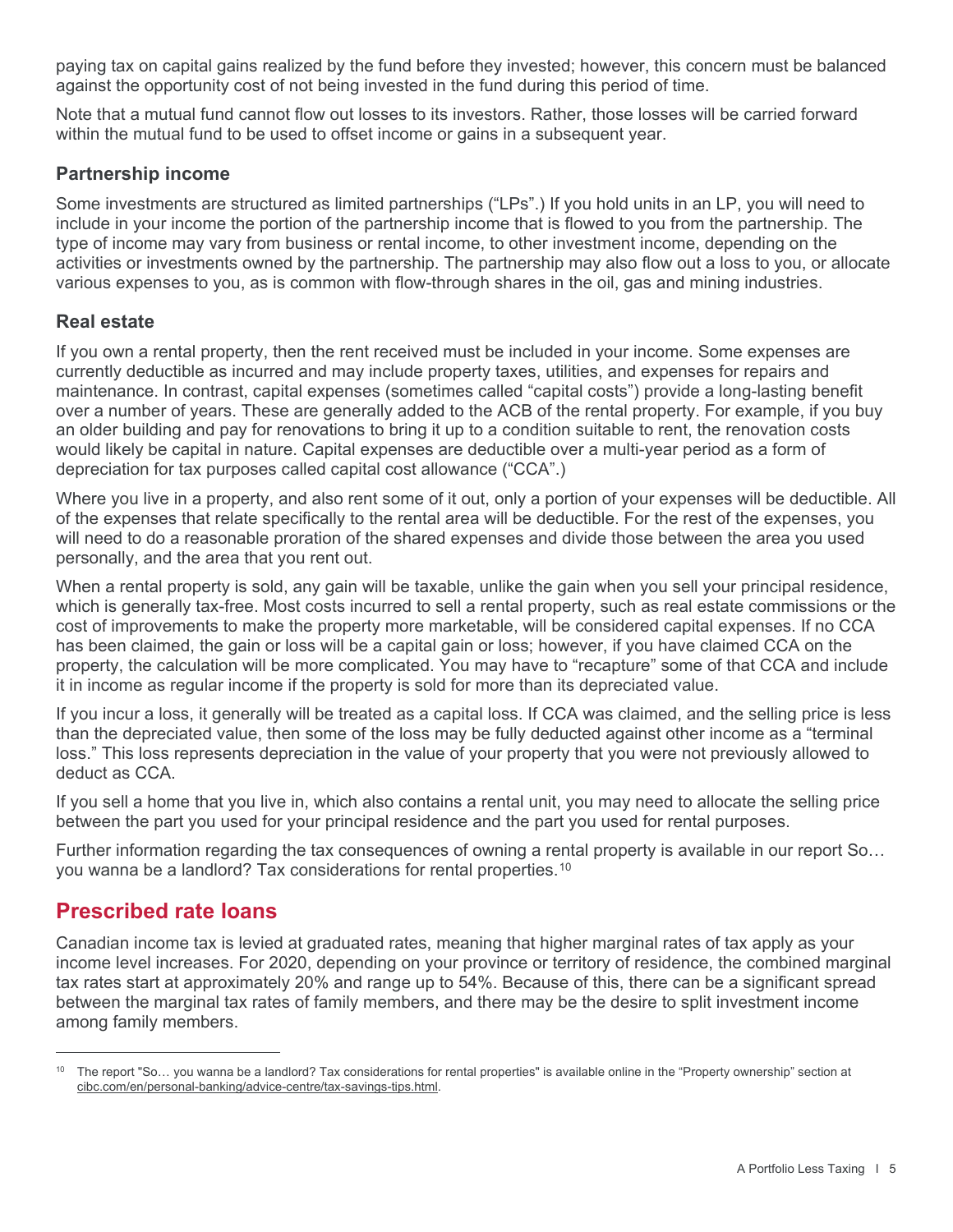Income splitting can be defined as the transferring of income from a high-income family member to a lowerincome family member to reduce the overall tax payable by the family. The *Income Tax Act* has various antiavoidance rules, known as the attribution rules, that generally prevent family members from income splitting by attributing the income back to the original source of the funds. There are, however, some exceptions to the attribution rules, one of which is a loan at the prescribed rate of interest. Where a loan is made to a spouse (or partner) to invest, and you charge, as a bare minimum, the CRA prescribed rate (currently 2% until at least June 30, 2020), you can split any excess returns. Interest on the loan must be paid by January 30th annually.

### **Example**

Assume Rebecca is in the top tax bracket, and her partner Andrew, is in the lowest tax bracket. Rebecca loans Andrew \$500,000 at the current prescribed rate of 2% secured by a promissory note. Andrew invests the money and earns 5% income annually. Each year, he takes \$10,000 of the \$25,000 in income he receives to pay the 2% interest on the loan to Rebecca. The net tax savings to this couple will be having the net income of \$15,000 taxed in Andrew's hands at the lowest tax rate instead of in Rebecca's hands at the highest tax rate. Note that the reason Andrew is only taxable on the net amount of \$15,000 is that the \$10,000 of interest he pays to Rebecca is tax deductible since the interest cost was incurred for the purpose of earning income. The net result is that \$15,000 spread can be taxed in Andrew's hands, at a rate of say 20%, vs. Rebecca's hands, at a rate of, say, 53%, resulting in a \$5,000 annual tax savings  $(\$15,000 X (53% - 20%)).$ 

When it comes to income splitting with minor children, capital gains earned on money gifted to those under age 18 are not subject to the income attribution rules. You may consider using the prescribed rate loan strategy, via a family trust, to income split interest or dividend income with minor children. The loan is made to the trust, and the funds invested by the trust. Any income the trust earns above the prescribed rate can be distributed to the minor children, or, more commonly, used to pay the children's expenses such as private school tuition and extracurricular activities. In most cases, minor children will have little or no other income and thus pay no (or minimal) tax on the trust income distributed to them.

# **Tax deductible investment expenses**

If you paid fees to have your non-registered portfolio professionally managed, these portfolio management fees may be deducted for tax purposes. Similarly, you may be able to deduct interest (including margin interest) paid on a loan the proceeds of which were used to buy investments. The CRA's view is that interest is generally deductible on money borrowed to purchase investments provided the investment has the potential to generate income, even if it currently does not pay income (e.g. speculative penny stock which currently doesn't pay any dividends.)

Sometimes a line of credit (LOC) is used to purpose purchase investments, with the intention that interest paid will be deductible for tax purposes. There are a few matters to consider if you choose to go this route.

First, be careful if the LOC is used for both investment and non-investment (or personal) uses. That is, what happens if you were to use the same LOC for both the purchase of a stock portfolio as well as for financing the renovation of your kitchen in your principal residence? The CRA has stated: "In determining what borrowed money has been used for, the onus is on a taxpayer to trace or link the borrowed money to a specific eligible use, giving effect to the existing legal relationships."[11](#page-5-0) In addition, the CRA takes a strict approach when an LOC used for both borrowing or other purposes is partially paid down as "any repayment of the principal portion of a borrowing would reduce the portions of the line of credit, mortgage or loan that are used for both eligible and ineligible purposes."<sup>[12](#page-5-1)</sup> This can lead to problems, if your LOC isn't set up properly, as the example below demonstrates.

<span id="page-5-0"></span><sup>11</sup> See CRA Income Tax Folio S3-F6-C1, Interest Deductibility which can be found at [canada.ca/en/revenue-agency/services/tax/technical](https://www.canada.ca/en/revenue-agency/services/tax/technical-information/income-tax/income-tax-folios-index/series-3-property-investments-savings-plans/series-3-property-investments-savings-plan-folio-6-interest/income-tax-folio-s3-f6-c1-interest-deductibility.html)[information/income-tax/income-tax-folios-index/series-3-property-investments-savings-plans/series-3-property-investments-savings-plan-folio-6](https://www.canada.ca/en/revenue-agency/services/tax/technical-information/income-tax/income-tax-folios-index/series-3-property-investments-savings-plans/series-3-property-investments-savings-plan-folio-6-interest/income-tax-folio-s3-f6-c1-interest-deductibility.html) [interest/income-tax-folio-s3-f6-c1-interest-deductibility.html.](https://www.canada.ca/en/revenue-agency/services/tax/technical-information/income-tax/income-tax-folios-index/series-3-property-investments-savings-plans/series-3-property-investments-savings-plan-folio-6-interest/income-tax-folio-s3-f6-c1-interest-deductibility.html)

<span id="page-5-1"></span> $12$  Ibid.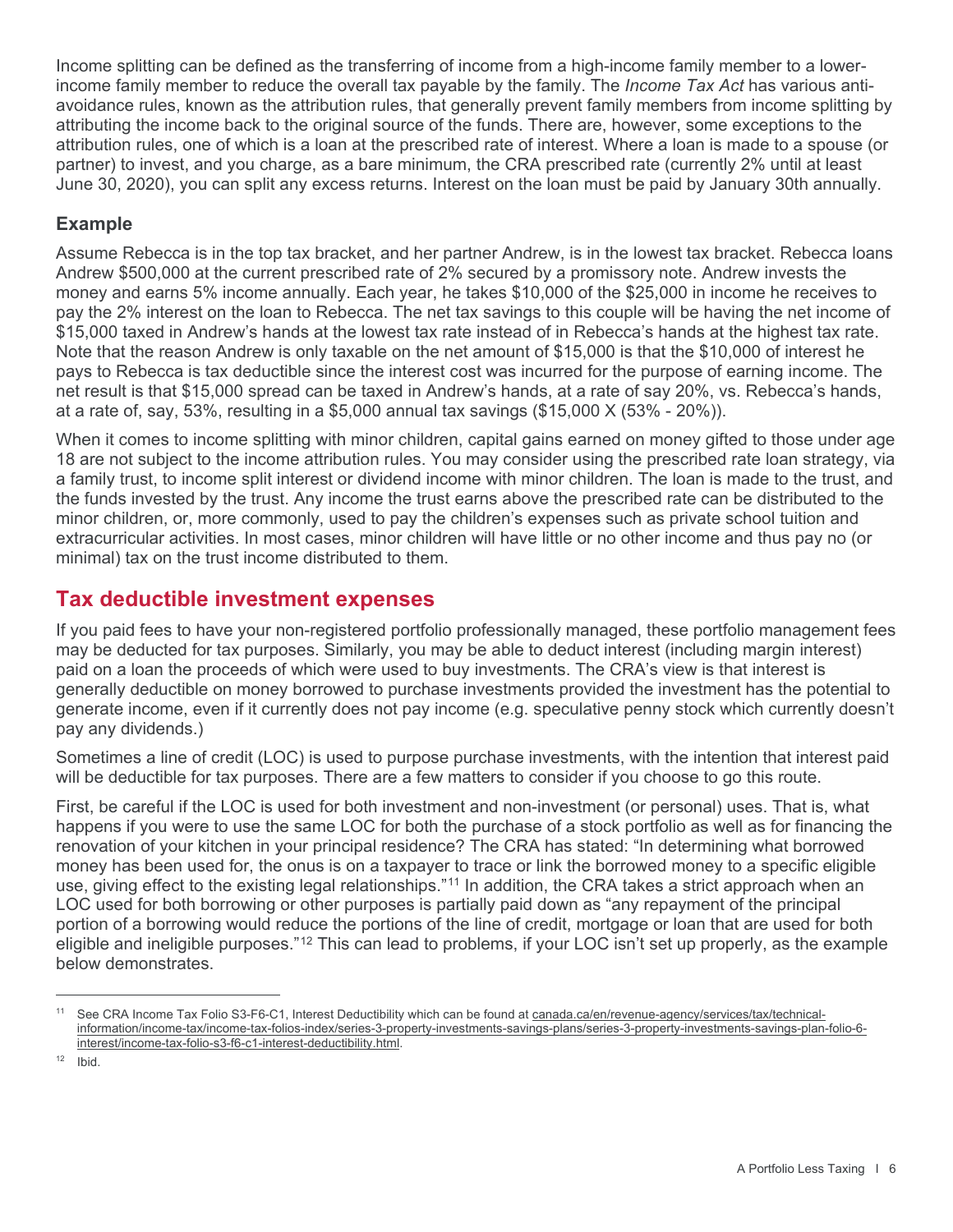## **Example**

Let's assume Doug has a secured line of credit that he took out last year to renovate his home. The balance owing on January 1, 2020, was \$60,000. Since the interest paid on the line of credit is not deductible, the loan is often referred to as "ineligible."

On February 1, 2020 Doug decides to borrow money to begin a leveraged investment program and thus increases his line of credit by \$40,000, bringing the new balance to \$100,000. The \$40,000 is invested in a broad range of securities for the purpose of earning income and thus is considered eligible for interest deductibility.

As a result, Doug should be able to deduct approximately 40% of the interest paid.

Now let's assume that on March 1, 2020, Doug receives a bonus and decides to pay down his line of credit by \$20,000. The new balance owing on the line of credit at March 1, 2020 is now \$80,000. The full \$40,000 remains invested in income-producing securities.

The question is how much of the March, 2020, interest paid would be tax deductible? While you might conclude 50% of the interest would be tax deductible since \$40,000 of the \$80,000 outstanding balance remains invested for the purpose of earning income, this would not be in accordance with its statements above. In CRA's view, when the principal portion of a line of credit is repaid, such repayment reduces both the portions of the line of credit used for eligible and ineligible purposes. In other words, Doug cannot choose to allocate the \$20,000 payment made on his line of credit to the ineligible use. Rather, any repayments are considered to be made pro rata. Since Doug's \$100,000 line of credit was 60% ineligible and 40% eligible, the \$20,000 payment made on March 1 must be allocated accordingly.

Doug should probably have established a separate line of credit in which the borrowings are used exclusively for investment purposes. That way, 100% of the interest paid would have been tax deductible.

Finally, be aware of the impact on interest deductibility where a ROC is received on investments, for instance on mutual fund investments. A 2018 decision of the Tax Court of Canada addressed this issue, and found that unless ROC distributions are reinvested in either the same fund or another investment, the interest on the portion of the borrowed money that was used to purchase the mutual funds that relate to those ROC distributions would no longer be tax deductible since the funds are no longer being used for an income-earning purpose.[13](#page-6-0) The judge distinguished between income distributions and an ROC, saying the taxpayer would have continued to be able to deduct 100% of his interest payments on the loan he took to purchase the mutual funds if he had received income distributions from the mutual fund even if he used that income for personal purposes.

# **Registered plans**

Registered plans allow for tax-deferred or tax-free investing. These include the RRSP, Registered Retirement Income Fund ("RRIF"), TFSA, Registered Education Savings Plan ("RESP") and Registered Disability Savings Plan ("RDSP".) Various limits apply to the amount that can be contributed to each of these plans.<sup>[14](#page-6-1)</sup>

There is no tax owing on income and gains earned in an RRSP or RRIF while the amounts remain in the plan. Contributions to an RRSP may be deductible from income for tax purposes, and amounts withdrawn are included in income. An RRSP must be converted to a RRIF or annuity by the end of the year that the annuitant turns 71 years of age. Similarly, amounts withdrawn from a RRIF are taxable when withdrawn.

For a TFSA, contributions are made with after-tax income and there is no deduction for tax purposes for such contributions. Similar to an RRSP or RRIF, income and gains earned within the TFSA are not subject to tax. When any amount is withdrawn from a TFSA, it is not subject to tax either.

An RESP is used to save for post-secondary education. An RDSP is used to save for the needs of an individual with a disability. Government of Canada grants and bonds may also be made to these plans. No tax deduction is available for contributions made to either plan. As with the other registered plans, no tax applies to income and gains earned in an RESP or RDSP while the amounts remain in the plan. Contributions come out

<span id="page-6-0"></span><sup>&</sup>lt;sup>13</sup> See Van Steenis v The Queen, 2018 TCC 78.

<span id="page-6-1"></span> $14$  Various penalty taxes may apply if income tax rules regarding investments are not followed.